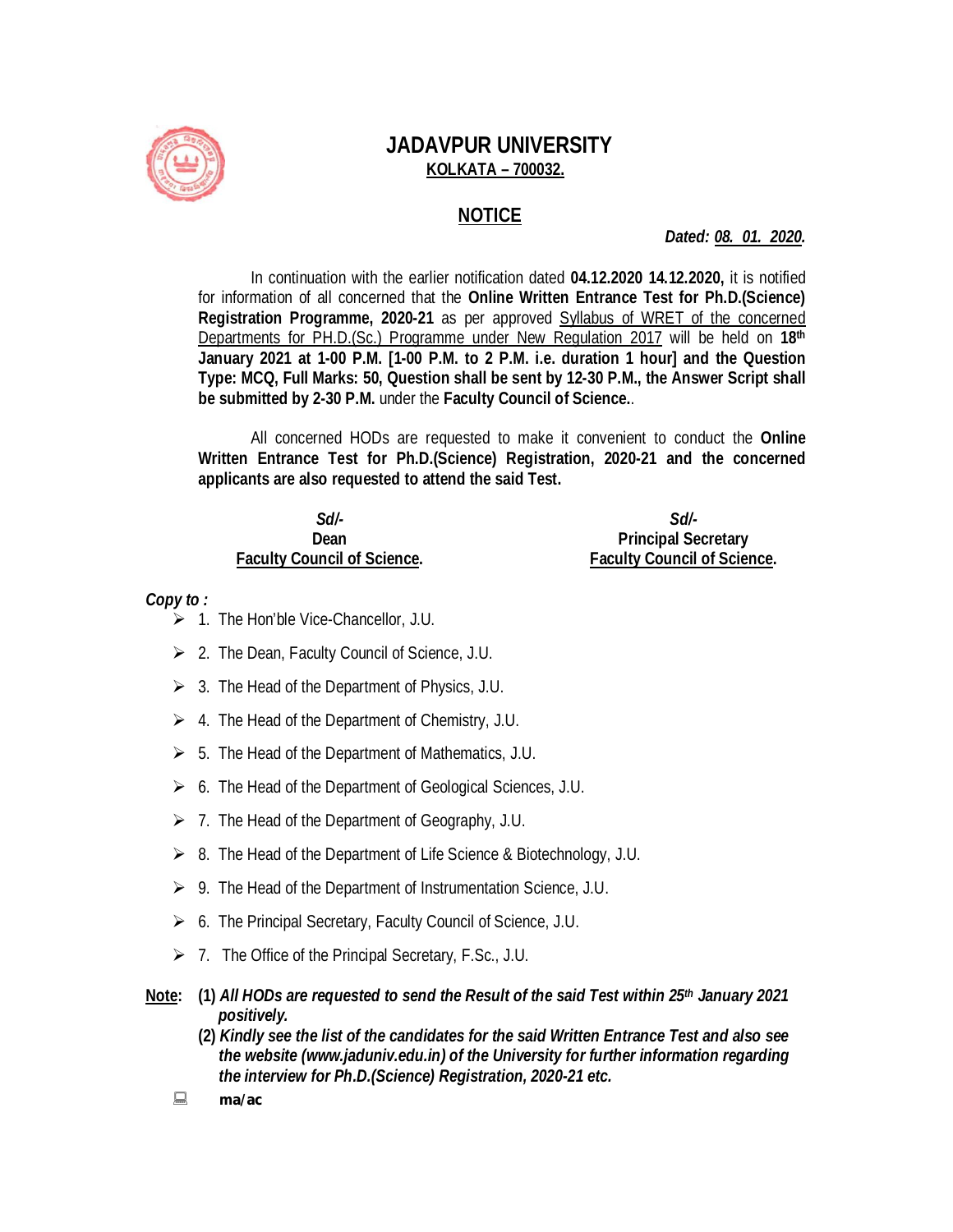*[Contd….Page-2] [Page-2]*

### **LIST OF CANDIDATES FOR WRET (WRITTEN ENTRANCE TEST) FOR PH.D.(SC.) PROGRAMME**

|                                                                               | <b>DEPARTMENT OF PHYSICS</b>                                                           |                                       |  |  |
|-------------------------------------------------------------------------------|----------------------------------------------------------------------------------------|---------------------------------------|--|--|
|                                                                               | List of Candidates for Written Entrance Test for the Ph.D. (Science) Programme 2020-21 |                                       |  |  |
|                                                                               | Venue: Department of Physics                                                           | Date: 18.01.2021                      |  |  |
| Time : At 1-00 P.M. (i.e 1-00 P.M. to 2-00 P.M.-duration 1 hour)<br>Marks: 50 |                                                                                        |                                       |  |  |
|                                                                               | Syllabus: As available in the University Website                                       | <b>Question Type: MCQ</b>             |  |  |
| SI.                                                                           | <b>Name of the Candidate</b>                                                           | <b>Reference No. with Date</b>        |  |  |
| 01.                                                                           | <b>Smt. Shilpa Maity</b>                                                               |                                       |  |  |
|                                                                               | [E-mail: shilpamaity29@gmail.com]                                                      | FS/Ph.D/Phys./1/20-21 dt. 18.12.2020  |  |  |
|                                                                               | Mob. No: 9874735078 (Gen)                                                              |                                       |  |  |
| 02.                                                                           | Sri Anandalal Gayen                                                                    |                                       |  |  |
|                                                                               | [E-mail: ananda.gayen@gmail.com]                                                       | FS/Ph.D/Phys./2/20-21 dt. 23.12.2020  |  |  |
|                                                                               | Ph. No: 9432817863 (Gen)                                                               |                                       |  |  |
| 03.                                                                           | Smt. Amrita Banerjee                                                                   |                                       |  |  |
|                                                                               | [E-mail: amritabanerjee30@gmail.com]                                                   | FS/Ph.D/Phys./3/20-21 dt. 23.12.2020  |  |  |
|                                                                               | Mob. No: 9433513747 (Gen)                                                              |                                       |  |  |
| 04.                                                                           | Sri Krishnendu Ghorui                                                                  |                                       |  |  |
|                                                                               | [E-mail: krish.jb11@gmail.com]                                                         | FS/Ph.D/Phys./4/20-21 dt. 23.12.2020  |  |  |
|                                                                               | Mob. No: 7602830204 (Gen)                                                              |                                       |  |  |
|                                                                               | Smt. Debbethi Bera                                                                     |                                       |  |  |
| 05.                                                                           | [E-mail: beradebitthi@gmail.com]                                                       | FS/Ph.D/Phys./5/20-21 dt. 23.12.2020  |  |  |
|                                                                               | Mob. No: 7686833063 (Gen)                                                              |                                       |  |  |
|                                                                               | <b>Sri Subham Seth</b>                                                                 |                                       |  |  |
| 06.                                                                           | [E-mail: subhammalda.241@gmail.com]                                                    | FS/Ph.D/Phys./6/20-21 dt. 23.12.2020  |  |  |
|                                                                               | Mob. No:8116423701<br>$(OBC-B)$                                                        |                                       |  |  |
|                                                                               | <b>Smt. Moisilee Dutta</b>                                                             |                                       |  |  |
| 07.                                                                           | [E-mail: moisileedutta@gmail.com]                                                      | FS/Ph.D/Phys./7/20-21 dt.30.12.2020   |  |  |
|                                                                               | Mob. No: 9874735078 (Gen)                                                              |                                       |  |  |
|                                                                               | <b>Smt. Prantika Das</b>                                                               |                                       |  |  |
| 08.                                                                           | [E-mail:                                                                               | FS/Ph.D/Phys./8/20-21 dt.30.12.2020   |  |  |
|                                                                               | dasprantika2013@gmail.com ]                                                            |                                       |  |  |
|                                                                               | Mob. No: 8159033587 (Gen)                                                              |                                       |  |  |
|                                                                               | Smt. Ishani Mitra                                                                      |                                       |  |  |
| 09.                                                                           | [E-mail: ishani19031991@gmail.com]                                                     | FS/Ph.D/Phys./9/20-21 dt.30.12.2020   |  |  |
|                                                                               | Mob. No: 9830318419 (Gen)                                                              |                                       |  |  |
|                                                                               | <b>Smt. Medha Basu</b>                                                                 |                                       |  |  |
| 10.                                                                           | [E-mail: medhabasu1996@gmail.com]                                                      | FS/Ph.D/Phys./10/20-21 dt.30.12.2020  |  |  |
|                                                                               | Mob. No: 9748932636 (Gen)                                                              |                                       |  |  |
|                                                                               | Smt. Dipanwita Das                                                                     |                                       |  |  |
| 11.                                                                           | [E-mail: ddipanwita4@gmail.com]                                                        | FS/Ph.D/Phys./11/20-21 dt. 31.12.2020 |  |  |
|                                                                               | Mob. No: 9800746573 (Gen)                                                              |                                       |  |  |
|                                                                               | <b>Smt. Biswarupa Paul Roy</b>                                                         |                                       |  |  |
| 12.                                                                           | [E-mail: biswarupa4444@gmail.com]                                                      | FS/Ph.D/Phys./12/20-21 dt.04.01.2021  |  |  |
|                                                                               | Mob. No: 8343027854(Gen)                                                               |                                       |  |  |